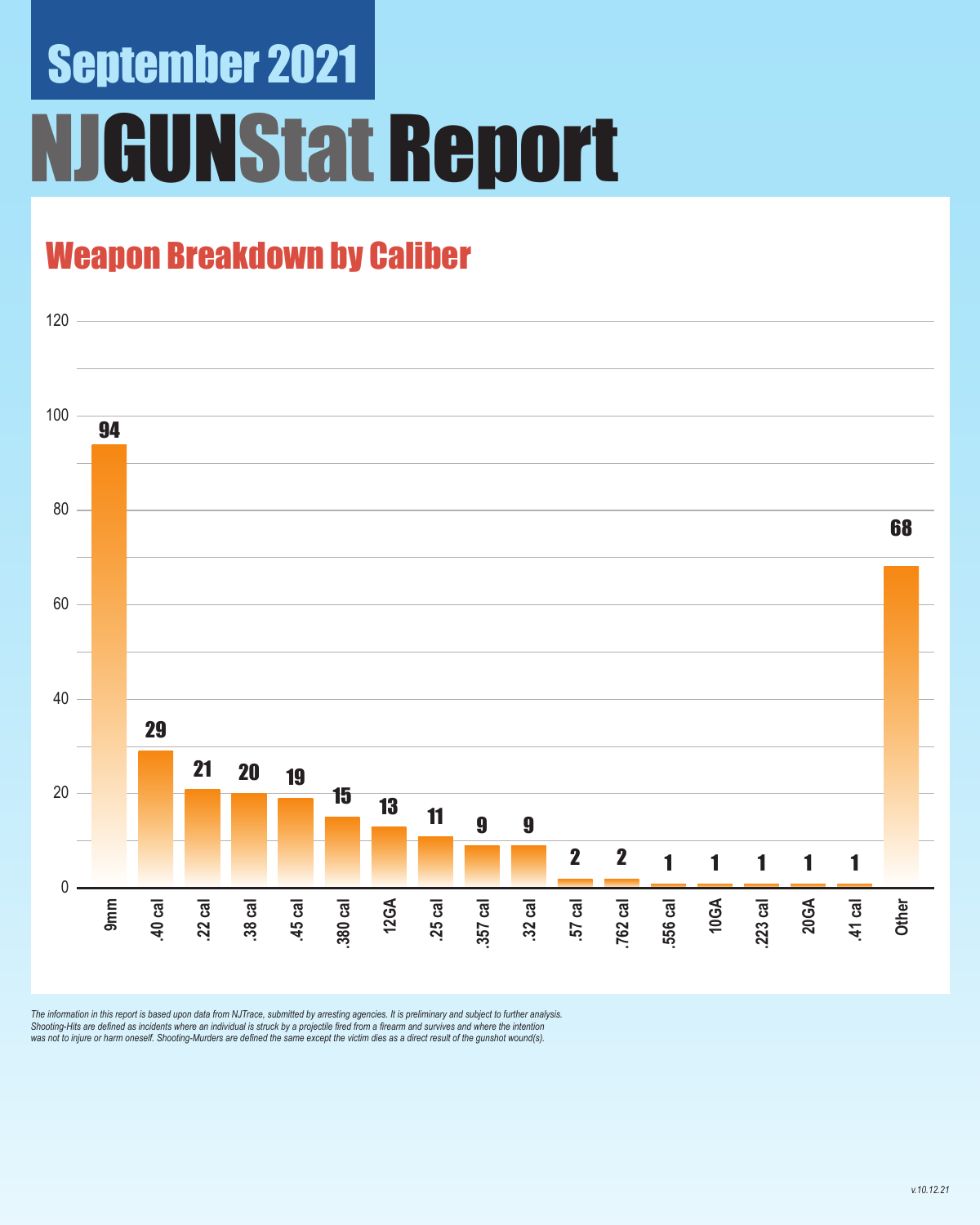# September 2021 INStat Report

#### Gun Recovery Numbers Statewide

| <b>Total Crime Guns Recovered</b>                    | 317 |
|------------------------------------------------------|-----|
| Found Property/Turned in                             | 124 |
| <b>Guns with Possessors</b>                          | 193 |
| Individuals Arrested with<br>more than One Crime Gun | 20  |

### New Jersey Counties



#### New Jersey Cities



*The information in this report is based upon data from NJTrace, submitted by arresting agencies. It is preliminary and subject to further analysis. Shooting-Hits are defined as incidents where an individual is struck by a projectile fired from a firearm and survives and where the intention*  was not to injure or harm oneself. Shooting-Murders are defined the same except the victim dies as a direct result of the gunshot wound(s).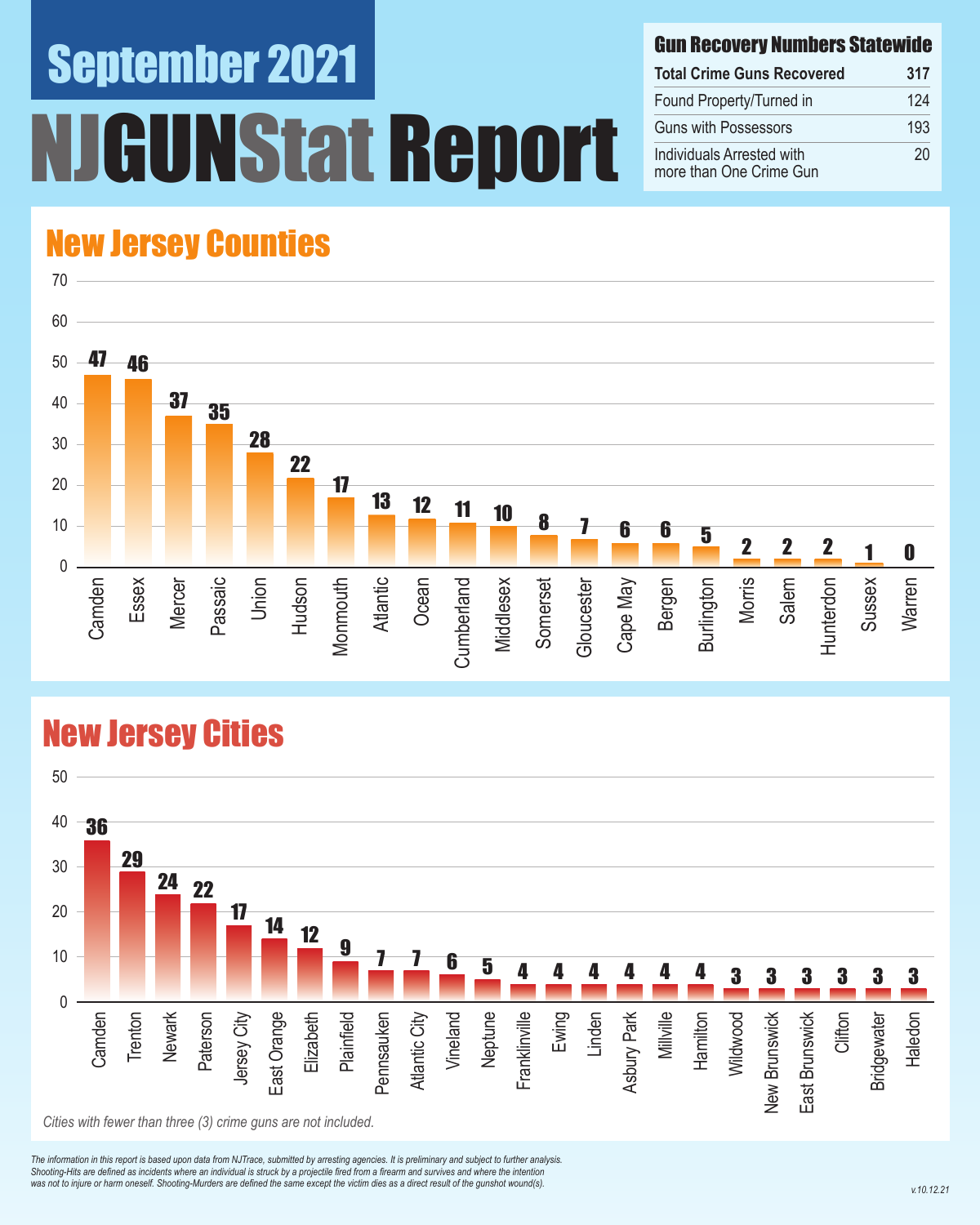# September 2021 NJGUNStat Report

### Weapon Breakdown by Manufacturer



*This chart reflects the information provided to the New Jersey State Police through NJTrace, a statewide program that relies on local police departments to input data on guns used in the commission of a crime. This chart does not rely on any reports from the federal Bureau of Alcohol, Tobacco, Firearms and Explosives (ATF). The information is preliminary and subject to further analysis.*